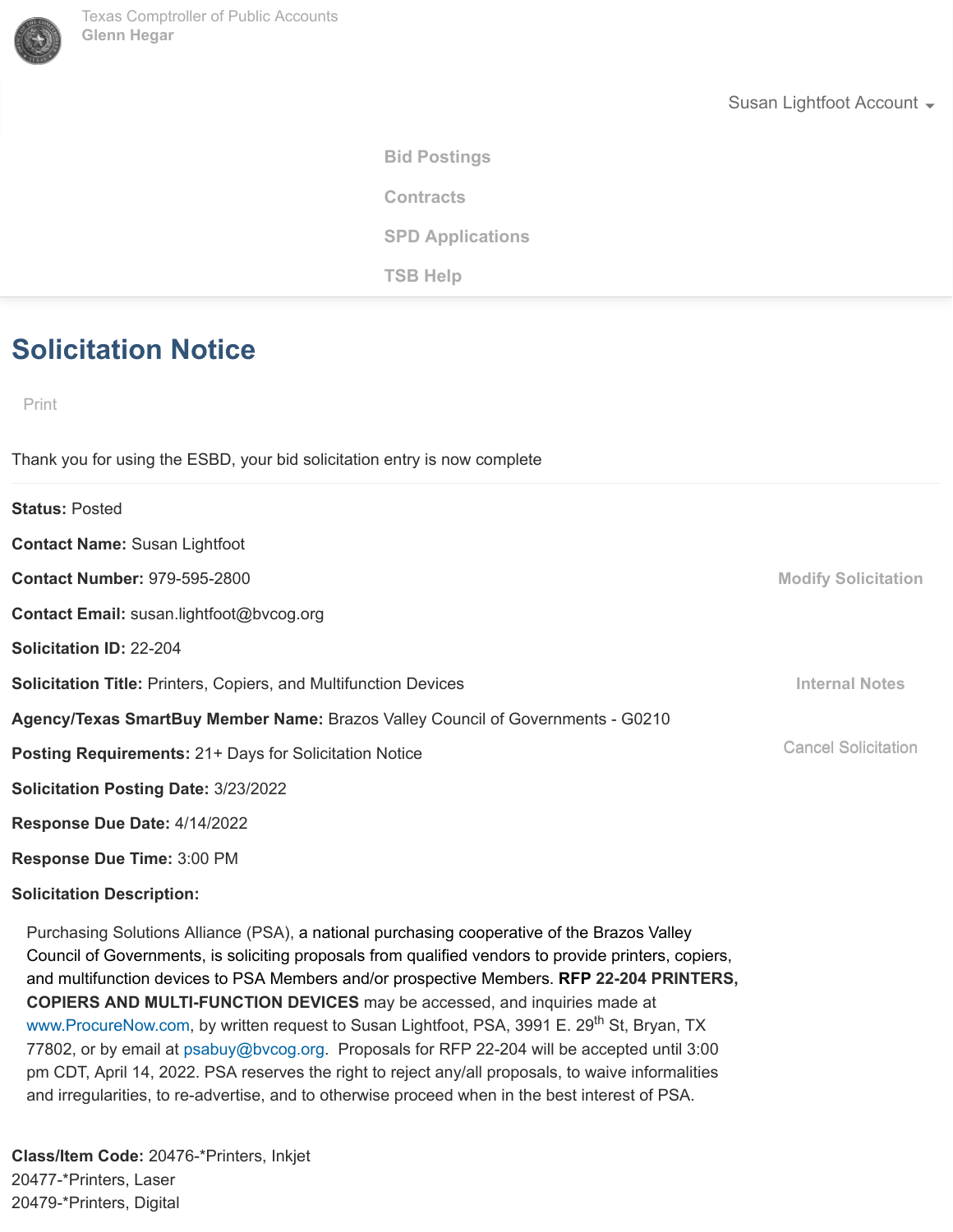20674-\*Printers, Laser 20684-\*Scanners, Document: Handheld, Desktop, And High Volume 60072-\*Multi-Function Office Machines (Combination Of Fax-Copier-Scanner-Printer, Etc.) 98558-Office Machines, Multi-Function, Rental Or Lease

Published Details Internal Notes

## **Record Attachments**

| #              | <b>Name</b>                                                                            | <b>Description</b>                                                 |
|----------------|----------------------------------------------------------------------------------------|--------------------------------------------------------------------|
| $\mathbf{1}$   | ESBD File 279155 RFP-22-204-2022-03-23-12-47-22.pdf                                    | RFP 22-204 Printers, Copiers, and<br><b>Multifunction Devices</b>  |
| 2              | <b>ESBD File 279155 [A]</b><br>Offeror Acknowledgement & Certification Form 22-204.pdf | Attachment A to RFP 22-204 -                                       |
|                |                                                                                        | Acknowledgement Form<br>Attachment B to RFP 22-204 -               |
| 3              | ESBD_File_279155_[B] Conflict_of_Interest_Questionnaire_22-204.pdf                     | Conflict of Interest Form                                          |
| $\overline{4}$ | ESBD File 279155 [C] Proposer Certifications 22-204.pdf                                | Attachment C to RFP 22-204 -<br><b>Proposer Certification Form</b> |
| 5              | ESBD File 279155 [D] Sample Contract 22-204.pdf                                        | Attachment D to RFP 22-204 -<br>Sample Contract                    |
|                | Texas Comptroller of Public Accounts                                                   |                                                                    |

• [Home](http://comptroller.texas.gov/)

• [Contact Us](http://comptroller.texas.gov/about/contact/)

**Glenn Hegar**

## **POLICIES**

- [Privacy and Security Policy](https://comptroller.texas.gov/about/policies/privacy.php)
- [Accessibility Policy](https://comptroller.texas.gov/about/policies/accessibility.php)
- [Link Policy](https://comptroller.texas.gov/about/policies/links.php)
- [Texas.gov](http://texas.gov/)
- [Search from the Texas State Library](https://www.tsl.texas.gov/trail/index.html)
- [Texas Homeland Security](http://www.dhs.gov/geography/texas)
- [Texas Veterans Portal](https://veterans.portal.texas.gov/)
- [Public Information Act](https://comptroller.texas.gov/about/policies/public-information-act.php)
- [Texas Secretary of State](http://www.sos.state.tx.us/)
- HB855 Browser Statement

#### **OTHER STATE SITES**

- [texas.gov](https://www.texas.gov/)
- [Texas Records and Information Locator \(TRAIL\)](http://www.tsl.state.tx.us/trail/)
- [State Link Policy](http://publishingext.dir.texas.gov/portal/internal/resources/DocumentLibrary/State%20Website%20Linking%20and%20Privacy%20Policy.pdf)
- [Texas Veterans Portal](http://veterans.portal.texas.gov/)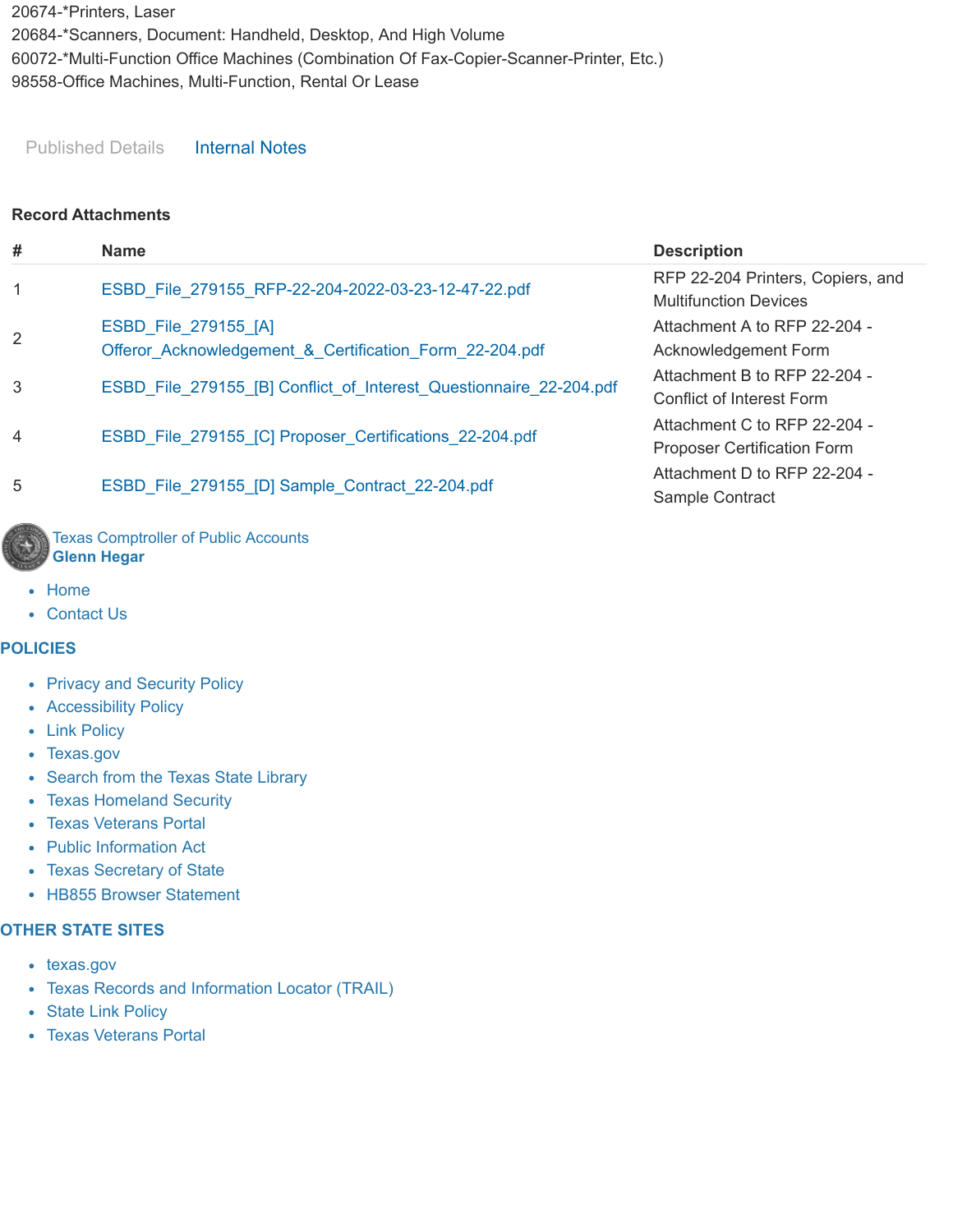State of Nebraska) Lancaster County ) SS.

PURCHASING SOLUTIONS ALLIANCE

3991 EAST 29TH ST **BRYAN TX 77802** 

**REQUEST FOR PROPOSAL**<br>
Purchasing Solutions Alliance<br>
(PSA), a national purchasing coop-<br>
erative of the Brazos Valley Council<br>
of Governments, is solicing pro-<br>
provide princes, covers, and multi-<br>
provide princes to PSA

**ORDER NUMBER** 1063189

The undersigned, being first duly sworn, deposes and says that she/he is a Clerk of the Lincoln Journal Star, legal newspaper printed, published and having a general circulation in the County of Lancaster and State of Nebraska, and that the attached printed notice was published in said newspaper

 $\uparrow$   $\vee$   $\circ$  successive times(s) the first insertion having been on

20  $22$  and thereafter on 28 March

 $22$  and that said U. 20 newspaper is the legal newspaper under the statues of the State of

Nebraska.

Vegger Jannes

Section: Class Legals Category: 0099 LEGALS PUBLISHED ON: 03/28/2022, 04/04/2022

**TOTAL AD COST:** 

26.50

FILED ON:

4/5/2022

The above facts are within my personal knowledge and are further verified by my personal inspection of each notice in each of said issues.

Subscribed in my presence and sworn to before me on

 $20.77$ Notary Public

GENERAL NOTARY - State of Nebraska UVA BOONE My Comm. Exp. January 31, 2025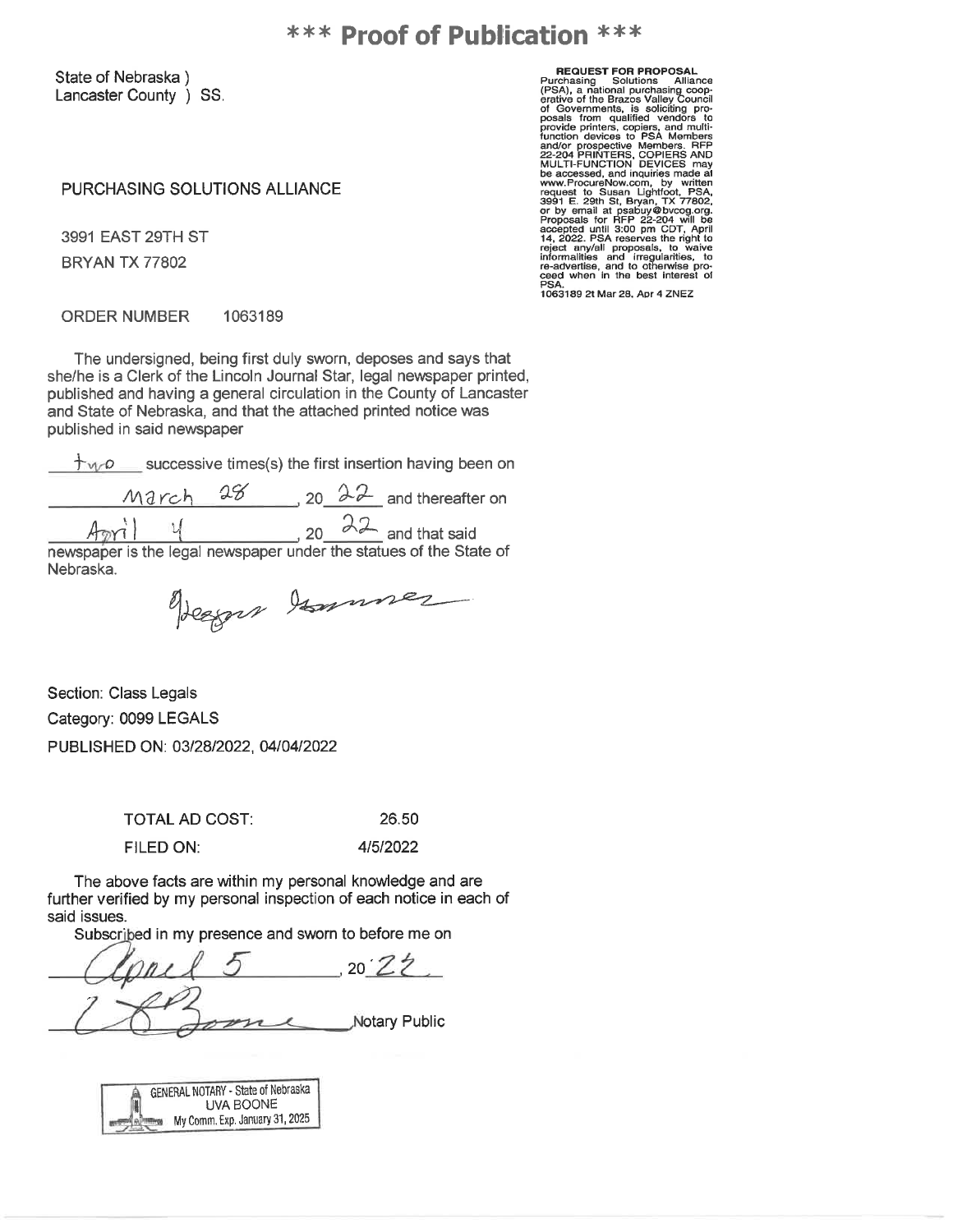# LOCALIO

Observer-Dispatch Times Telegram | New Jersey Herald **Times Herald-Record** 

## **PROOF OF PUBLICATION**

Brazos Valley Council Of Governm ATTN SUSAN LIGHTFOOT **Brazos Valley Council Of Governments** 3991 EAST 29TH STREET

BRYAN TX 77802

#### STATE OF NEW JERSEY, COUNTY OF SUSSEX

The New Jersey Herald, a newspaper printed, published and of general circulation in the County of Sussex, State of New Jersey, and personal knowledge of the facts herein state and that the notice hereto annexed was Published in said newspapers in the issues dated on:

#### 03/28/2022, 04/04/2022

and that the fees charged are legal. Sworn to and subscribed before on 04/04/2022

|             | Midde Facess |        |  |
|-------------|--------------|--------|--|
| Legal Clerk |              | Alleen |  |

Notary, State of WI, County of Brown

My commision expires **Publication Cost:** \$30.90 Order No: 7081945 **Customer No:** 704299 PO #:

# of Copies:

Ŵ

 $7<sup>o</sup>$ 

THIS IS NOT AN INVOICE!

Please do not use this form for payment remittance.

KATHLEEN ALLEN **Notary Public State of Wisconsin**  PO Box 631643 Cincinnati, OH 45263-1643

## **NOTICE**

Purchasing Solutions Alliance (PSA), a national purchasing cooperative **of** the **Brazos** Valley Council Ωf Governments, is soliciting proposals from qualified vendors to provide printers. copiers, and multifunction devices to **PSA** Members prospective and/or Members. **RFP**  $22 - 204$ PRINTERS, **COPIERS AND MULTI-FUNCTION DEVICES may be** accessed, and inquiries made www.ProcureNow.com, αt by written request to Susan Lightfoot, PSA, 3991 E. 29th St, Bryan, TX 77802, or by email psabuy@bycog.org. at Proposals for RFP 22-204 will be accepted until 3:00 pm CDT, April 14, 2022. PSA reserves the to riaht reject any/all proposals, to waive informalities and irregularities, to re-advertise, and to otherwise proceed when in the best interest of PSA. March 28, April 4, 2022 pf\$23.40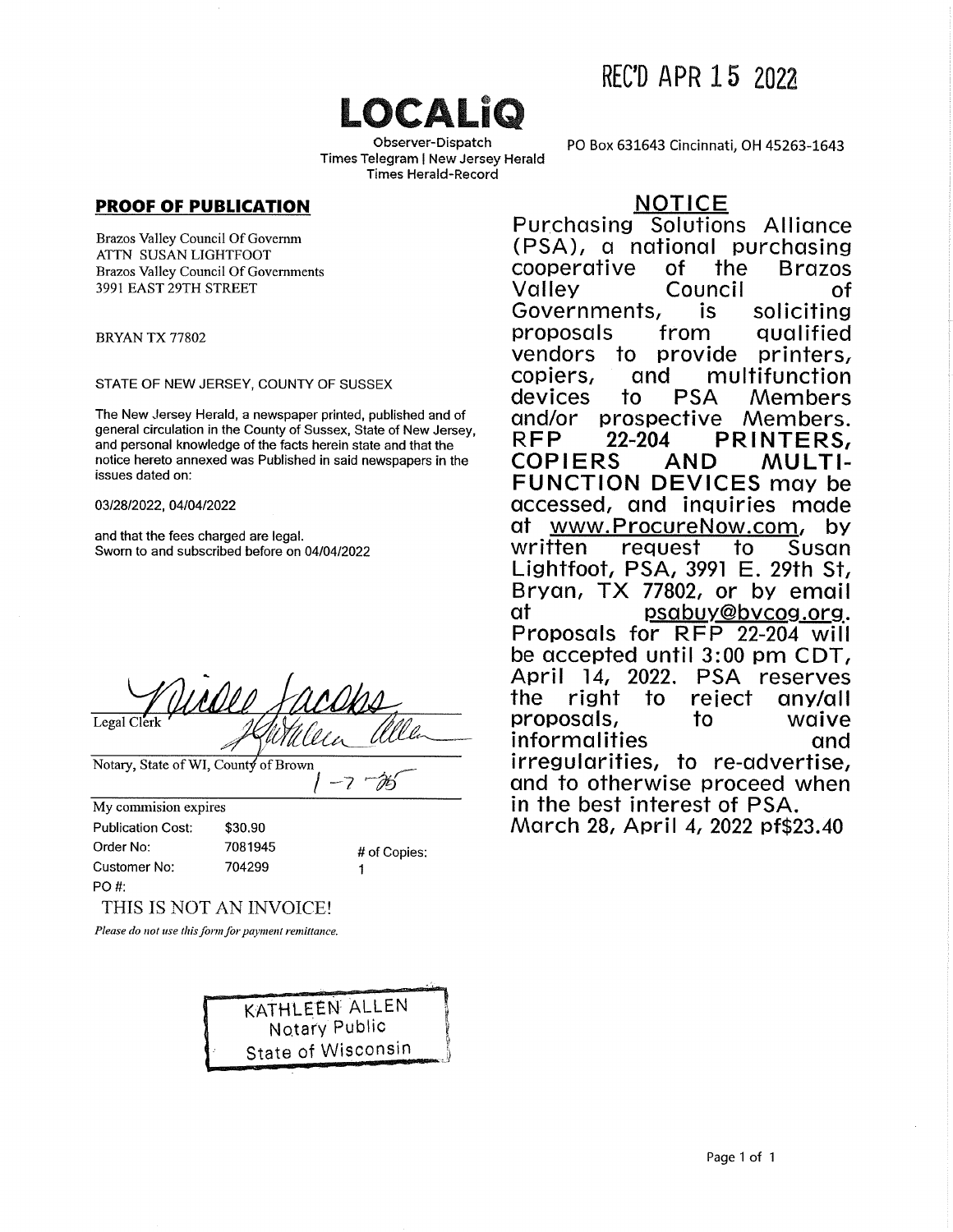The Eagle

## Bryan, Brazos County, Texas **Affidavit of Publication**

BRAZOS VALLEY COUNCIL OF GOV'T PO DRAWER 4128 BRYAN, TX 77805-4128

**Account Number** 

1036350

Date

April 04, 2022

| Date             | Category                                                                                                                                                                                                                                                                                                                                                                                                                                                                                                                                                                                                                                                                                                                                                                                                                                | Description                                                                                                                                                                                                                                                                                                                                                                                                                                                                                                                                                                                                                                                                                                                                                       | Ad Size                                                   | <b>Total Cost</b>             |
|------------------|-----------------------------------------------------------------------------------------------------------------------------------------------------------------------------------------------------------------------------------------------------------------------------------------------------------------------------------------------------------------------------------------------------------------------------------------------------------------------------------------------------------------------------------------------------------------------------------------------------------------------------------------------------------------------------------------------------------------------------------------------------------------------------------------------------------------------------------------|-------------------------------------------------------------------------------------------------------------------------------------------------------------------------------------------------------------------------------------------------------------------------------------------------------------------------------------------------------------------------------------------------------------------------------------------------------------------------------------------------------------------------------------------------------------------------------------------------------------------------------------------------------------------------------------------------------------------------------------------------------------------|-----------------------------------------------------------|-------------------------------|
| 04/10/2022       | <b>Municipal Notices</b>                                                                                                                                                                                                                                                                                                                                                                                                                                                                                                                                                                                                                                                                                                                                                                                                                | PUBLIC NOTICE Purchasing Solutions Alliance (PSA), a national                                                                                                                                                                                                                                                                                                                                                                                                                                                                                                                                                                                                                                                                                                     | 2 x 2.44 IN                                               | 147.96                        |
| interest of PSA. | <b>PUBLIC NOTICE</b><br>Purchasing Solutions Alliance (PSA), a national<br>purchasing cooperative of the Brazos Valley Council of<br>Governments, is soliciting proposals from qualified<br>vendors to provide printers, copiers, and multifunction<br>devices to PSA Members and/or prospective Members.<br>RFP 22-204 PRINTERS, COPIERS AND MULTI-<br>FUNCTION DEVICES may be accessed, and inquiries<br>made at www.ProcureNow.com, by written request to<br>Suson Lightfoot, PSA, 3991 E. 29th St, Bryan, TX 77802,  <br>or by email at psabuy@bycog.org. Proposals for RFP<br>22-204 will be accepted until 3:00 pm CDT, April 14,<br>2022. PSA reserves the right to reject any/all proposals,<br>to waive informalities and irregularities, to re-<br>advertise, and to otherwise proceed when in the best<br>03/28/22 & 04/4/22 | <b>Proof of Publication</b><br>On said day, personally, appeared before me, the undersigned a Notary<br>Public in and for said county and state, Lori Burns, of The Eagle, a<br>newspaper published in Bryan, Brazos County, Texas, and generally<br>circulated in Brazos, Burleson, Grimes, Lee, Leon, Madison, Milam and<br>Robertson Counties, and that the notice, a copy of which is hereto<br>attached, was published in said newspaper on the following named dates:<br>03/28, 04/04/2022<br>The First insertion being given  03/28/2022<br>Newspaper reference: 0000752490<br>Sworn to and subscribed before me this Monday, April 4, 2022<br>Lori Burns<br><b>Clerk</b><br><b>State of Texas</b><br><b>Brazos County</b><br><b>My Commission expires</b> | <b>Kathy Brewer</b><br>Notary<br>KATHY BREWER<br>453763-8 |                               |
|                  |                                                                                                                                                                                                                                                                                                                                                                                                                                                                                                                                                                                                                                                                                                                                                                                                                                         |                                                                                                                                                                                                                                                                                                                                                                                                                                                                                                                                                                                                                                                                                                                                                                   | My Commission Expires<br>August 19, 2022                  | Notary Public, State of Texas |
|                  |                                                                                                                                                                                                                                                                                                                                                                                                                                                                                                                                                                                                                                                                                                                                                                                                                                         | THIS IS NOT A BILL. PLEASE PAY FROM INVOICE. THANK YOU                                                                                                                                                                                                                                                                                                                                                                                                                                                                                                                                                                                                                                                                                                            |                                                           |                               |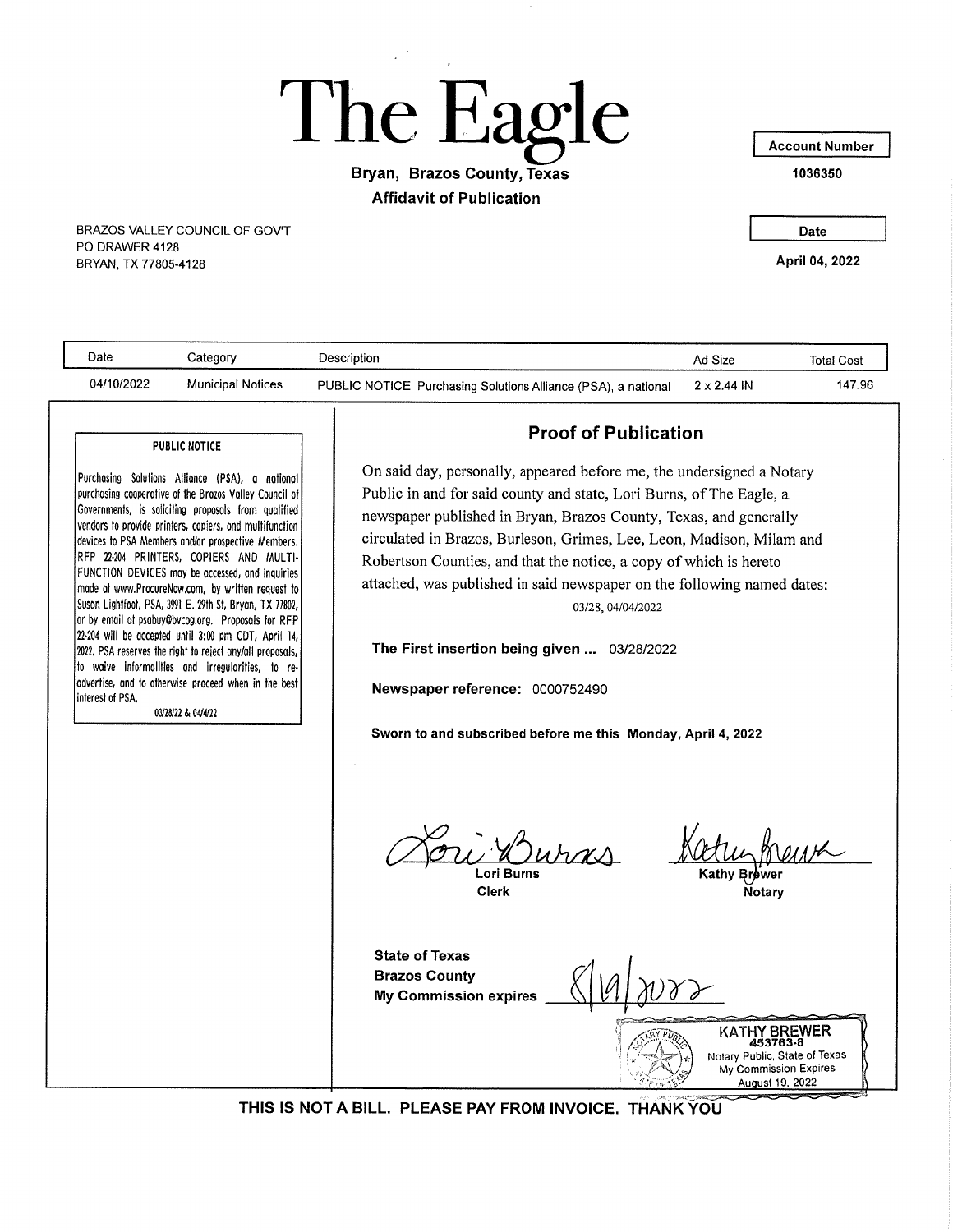**FOOD AND BEVERAGE CONCESSION BIDS:** The New York State Office of Parks, Recreation and Historic Preservation is requesting proposals ("RFP") for the operation of a Food and Concession at Grafton Lakes State Park, Grafton, New York, **RFP number X001433.**

#### **NOTICE OF FORMATION OF LIMITED LIABILITY COMPANY (LLC)**

The name of the LLC is Tobler Holdings, LLC. The company<br>was formed in Virginia on October 1, 2021 and registered to do<br>business in the State of New York on February 14, 2022. The<br>purpose of the LLC is to engage in any law

S. Carrie Deutsch Fire District Secretary bofc@nycap.rr.com

**NOTICE OF SALE SUPREME COURT ALBANY COUNTY**

THE BANK OF NEW YORK MELLON, SUCCESSOR TO THE BANK OF NEW YORK, NOT IN ITS INDIVIDUAL CAPACITY, BUT SOLELY AS TRUSTEE ON BEHALF OF THE HOLDERS OF THE CIT MORTGAGE LOAN TRUST, 2007-1 ASSET-BACKED

CERTIFICATES, SERIES 2007-1, Plaintiff against

EULET CATNOTT AS EXECUTOR OF THE ESTATE OF ALICE BETHEA, et al Defendant(s)

Pursuant to a Judgment of Foreclosure and Sale duly dated December 24, 2019 I, the under-<br>signed Referee will sell at public auction at the Rotunda area on the basement level of Albany<br>County Courthouse, 16 Eagle Street, A System's COVID-19 mitigation protocols and as such all persons must comply with social distancing, wearing masks and screening practices in effect at the time of this foreclosure sale.

Attorney for Plaintiff(s) Fein, Such & Crane, LLP, 28 East Main Street, Suite 1800, Rochester, NY 14614.

| For more information regarding this business opportunity<br>please contact New York State Park's Concession Bureau at                                                                                                                                             | Covid-19 Policies and foreclosure auction rules. The Referee shall enforce any rules in<br>place regarding facial coverings and social distancing.                                                                                                                                                                                                                                                                                                                     | 1775 Wenne Drive, Suite TOO<br>Williamsville, NY 14221                                                                                                                                                                                                                                                                                                                                                                      |
|-------------------------------------------------------------------------------------------------------------------------------------------------------------------------------------------------------------------------------------------------------------------|------------------------------------------------------------------------------------------------------------------------------------------------------------------------------------------------------------------------------------------------------------------------------------------------------------------------------------------------------------------------------------------------------------------------------------------------------------------------|-----------------------------------------------------------------------------------------------------------------------------------------------------------------------------------------------------------------------------------------------------------------------------------------------------------------------------------------------------------------------------------------------------------------------------|
| 518-486-2932 for a copy of the RFP documents.<br>All inquiries should refer to RFP number X001433.                                                                                                                                                                | Matthew J. Burnham, Referee<br>SPSJC176                                                                                                                                                                                                                                                                                                                                                                                                                                | HOOSIC VALLEY CENTRAL SCHOOL                                                                                                                                                                                                                                                                                                                                                                                                |
| Proposals in response to this RFP are due to State Parks not<br>later than: April 13, 2022 at 3:00 p.m.                                                                                                                                                           | PROBATE CITATION<br>File No. 2022-299                                                                                                                                                                                                                                                                                                                                                                                                                                  | 2 Pleasant Avenue<br>Schaghticoke, New York 12154                                                                                                                                                                                                                                                                                                                                                                           |
| Purchasing Solutions Alliance (PSA), a national purchasing co-<br>operative of the Brazos Valley Council of Governments, is so-                                                                                                                                   | SURROGATE'S COURT - ALBANYCOUNTY<br><b>CITATION</b>                                                                                                                                                                                                                                                                                                                                                                                                                    | NOTICE OF PUBLIC HEARING, ANNUAL MEETING AND BOARD ELECTION                                                                                                                                                                                                                                                                                                                                                                 |
| liciting proposals from qualified vendors to provide printers,<br>copiers, and multifunction devices to PSA Members and/or pro-<br>spective Members. RFP 22-204 PRINTERS, COPIERS AND<br><b>MULTI-FUNCTION DEVICES</b> may be accessed, and inquiries             | THE PEOPLE OF THE STATE OF NEW YORK.<br>By the Grace of God Free and Independent                                                                                                                                                                                                                                                                                                                                                                                       | NOTICE IS HEREBY GIVEN, that a public hearing of the residents of the Hoosic Valley Central<br>School District at Schaghticoke, Rensselaer County, New York, qualified to vote at district meet<br>ings will be held at the High School Building in the Village of Schaghticoke, New York, in said dis-<br>trict on Thursday, May 5, 2022, at 7:00 p.m. for the presentation of the budget and such other                   |
| made at www.ProcureNow.com, by written request to Susan<br>Lightfoot, PSA, 3991 E. 29th St, Bryan, TX 77802, or by email<br>at <b>psabuy@bvcog.org</b> . Proposals for RFP 22-204 will be ac-                                                                     | TO: Paulette L. Ragone, 11 Close St., Schenectady, NY<br>TO: Dawn L. Timmons, if living and if dead, to [his/her] heirs at law, next of kin and distributees<br>whose names and places of residence are unknown and if [he/she] died subsequent to the dece-                                                                                                                                                                                                           | business as provided by the Education Law.<br>NOTICE IS HEREBY GIVEN, that the Annual Meeting of the residents of the Hoosic Valley Cen-                                                                                                                                                                                                                                                                                    |
| cepted until 3:00 pm CDT, April 14, 2022. PSA reserves the<br>right to reject any/all proposals, to waive informalities and irreg-<br>ularities, to re-advertise, and to otherwise proceed when in the<br>best interest of PSA.                                   | dent herein, to [his/her] executors, administrators, legatees, devisees, assignees and successors<br>in interest whose name and places of residence are unknown and to all other heirs at law, next of<br>kin and distributees of Sandra L. Ragone, the decedent herein, whose names and places of resi-<br>dence are unknown and cannot after diligent inquiry be ascertained.                                                                                        | tral School District at Schaghticoke, Rensselaer County, New York, qualified to vote at district<br>meetings will be held at the Elementary School Building in the Village of Schaghticoke, New<br>York, in said district on Tuesday, May 17, 2022, from 12:00 p.m. to 9:00 p.m., at which time the<br>polls will be opened to vote by voting machine upon the following items:                                             |
| Legal Notice Public Auction<br>Notice is hereby given that Albany Menands Self Storage LLC                                                                                                                                                                        | A petition having been duly filed by Robert D. Frasier, who is domiciled at 29 Maryland Avenue,<br>Albany, New York 12205                                                                                                                                                                                                                                                                                                                                              | 1. To adopt the Annual Budget of the school district for the fiscal year 2022-23, and to authorize<br>the requisite portion thereof to be raised by taxation on the taxable property of the district which<br>will become Proposition No. 1.                                                                                                                                                                                |
| 1 Broadway Self Storage, Albany N.Y.12204 (518) 694-0077<br>will sell at PUBLIC AUCTION the personal property contained<br>within the following units to satisfy unpaid storage rental of de-<br>linguent accounts. Property in bins is categorized as bags, box- | YOU ARE HEREBY CITED TO SHOW CAUSE before the Surrogate's Court, Albany County, at<br>16 Eagle Street, Albany, New York on May 3, 2022 at 10:00 o'clock in the forenoon of that day<br>why a decree should not be made in the estate of Sandra L. Ragone lately domiciled at 29 Mary-                                                                                                                                                                                  | 2. That the following, which will become Proposition No. 2– Diver Memorial Library and The Valley<br>Falls Library be submitted to the voters for action:                                                                                                                                                                                                                                                                   |
| es, and household goods unless otherwise noted. #4106-D.<br>Cooper, (Tote& sneakers). #455-R.Morton, (Tote, clothes,<br>sneakers). #4145-S.Rose, (Sectional sofa). #3096-P.Galli,                                                                                 | land Avenue, Albany, New York 12205 admitting to probate a Will dated November 28, 2016 as<br>the Will of Sandra L. Ragone deceased, relating to real and personal property, and directing that<br>Letters Testamentary issue to Robert D. Frasier                                                                                                                                                                                                                     | Shall the annual appropriation from the Hoosic Valley School District budget for library purposes<br>be increased from \$50,000 to \$60,000 and be distributed equally to Diver Memorial Library and<br>the Valley Falls Library?                                                                                                                                                                                           |
| (Furniture, tote). #5C002-R. Loeper, (Furniture, appliances)<br>#5C012-A. Ahmed, (Office furniture, totes). #2B014-J.<br>Tedeschi, (Furniture). #2305- J. Whitfield, (Sectional, paint-<br>ings). #B014-F. Burris, (Furniture, children's items, totes). Ten-     | Hon. Stacy L. Pettit<br>Dated, Attested and Sealed<br>Surrogate<br>March 22, 2022<br>s/Maureen A. Conley                                                                                                                                                                                                                                                                                                                                                               | 3. To elect two (2) members of the Board to a four (4) year term commencing July 1, 2022, and<br>expiring on June 30, 2026, to fill the following vacancies:                                                                                                                                                                                                                                                                |
| ants may claim their goods up to the end of the auction by pay-<br>ing their debt in full and vacating the storage unit. The sale<br>starts April 18, 2022 and ends May 2, 2022 at 10:00am, and                                                                   | Deputy Chief Clerk<br>Kenneth M. Schwartz<br>518-867-3001                                                                                                                                                                                                                                                                                                                                                                                                              | TermIncumbent<br>4 years commencing July 1, 2022Joe Barton<br>4 years commencing July 1, 2022Margaret Rice                                                                                                                                                                                                                                                                                                                  |
| will be held online on www.storagetreasures.com                                                                                                                                                                                                                   | Attorney for Petitioner<br><b>Telephone Number</b><br>800 Troy Schenectady Road, Latham, New York 12110                                                                                                                                                                                                                                                                                                                                                                | AND FURTHER NOTICE IS HEREBY GIVEN, that a copy of the proposed budget of the amount<br>of money which will be required for the ensuing year for school purposes may be obtained by any                                                                                                                                                                                                                                     |
| TU2t 4201764<br><b>ALBANY PARKING AUTHORITY</b>                                                                                                                                                                                                                   | <b>Address of Attornev</b>                                                                                                                                                                                                                                                                                                                                                                                                                                             | taxpayer within the district. A report of tax exemptions, showing how much of the total assessed<br>value on the final assessment rolls used in the budgetary process is exempt from taxation, shall                                                                                                                                                                                                                        |
|                                                                                                                                                                                                                                                                   |                                                                                                                                                                                                                                                                                                                                                                                                                                                                        |                                                                                                                                                                                                                                                                                                                                                                                                                             |
| <b>REQUEST FOR PROPOSALS</b>                                                                                                                                                                                                                                      | [NOTE: This citation is served upon you as required by law. You are not required to appear. If you<br>fail to appear it will be assumed you do not object to the relief requested. You have a right to<br>have an attorney appear for you.]<br>P-5 (10/96)                                                                                                                                                                                                             | be annexed to the proposed budget. The proposed budget and report of tax exemptions will be<br>made available during the seven (7) days immediately preceding the Public Hearing, except Sat-<br>urday, Sunday, or holidays, at each school building and at the Central Administration Building, 2<br>Pleasant Avenue, Schaghticoke, New York, between the hours of 9:00 a.m. and 3:00 p.m.                                 |
| This Request for Proposals has been developed specifically for<br>QUACKENBUSH GARAGE NEW CONVENIENCE ENTRY<br>AND PUBLIC RESTROOMS and may not be the same as pre-<br>vious requests for proposals intended for this type of service.                             | ***THIS RETURN DATE IS A VIRTUAL APPEARANCE. NO PERSONAL APPEARANCES WILL<br>BE PERMITTED. SEE ANNEXED NOTICE***                                                                                                                                                                                                                                                                                                                                                       | The proposed budget and report of tax exemptions will also be made available on the school dis-<br>trict website and at all public libraries or free association libraries located within the school dis-<br>trict.                                                                                                                                                                                                         |
| Therefore, all Vendors are urged to review this package in<br>detail before submitting their proposal. Copies of the RFP are                                                                                                                                      | TO PERSON SERVING THIS CITATION: THE CITATION IS TO BE SERVED IN ACCORDANCE<br>WITH THE COURT'S ORDER DIRECTING ALTERNATIVE SERVICE OF PROCESS.                                                                                                                                                                                                                                                                                                                        | AND FURTHER NOTICE IS HEREBY GIVEN, that petitions nominating candidates for the office<br>of member of the Board of Education shall be filed with the Clerk of said school district at her of-                                                                                                                                                                                                                             |
| available at the Albany Parking Authority located at 25 Orange<br>St, Albany, New York 12207, (518) 434-8886 or by visiting the<br>Albany Parking Authority website at www.parkalbany.com.<br>Bids are due on Tuesday, April 12, 2022 @ 2:00pm EST.               | Albany County Surrogate's Court<br>Albany County Courthouse<br>16 Eagle Street, Room 123<br>Albany, New York 12207                                                                                                                                                                                                                                                                                                                                                     | fice in the Central Administration Building, not later than April 18, 2022, between 9:00 a.m. and<br>3:00 p.m. Each petition shall be directed to the Clerk of the district, shall be signed by at least<br>twenty-five (25) qualified voters of the district, and shall state the name and residence of the can-<br>didate. Blank petitions will be available from the District Clerk in the Central Administration Build- |
| TU7t 4201467<br><b>NOTICE OF SALE</b>                                                                                                                                                                                                                             | $(518)$ 285-8585<br>AlbanySurrogate'sCourt@nycourts.gov                                                                                                                                                                                                                                                                                                                                                                                                                | ing, 2 Pleasant Avenue, Schaghticoke, New York.                                                                                                                                                                                                                                                                                                                                                                             |
| SUPREME COURT COUNTY OF ALBANY, M&T BANK, Plain-<br>tiff. vs. JOHN A. O'HARA. ET AL Defendant(s).                                                                                                                                                                 | ALBANY COUNTY SURROGATE'S COURT<br><b>VIRTUAL APPEARANCE NOTICE</b>                                                                                                                                                                                                                                                                                                                                                                                                    | AND FURTHER NOTICE IS HEREBY GIVEN, that application for absentee ballots will be obtain-<br>able between the hours of 9:00 a.m. and 3:00 p.m. Monday through Friday, except holidays, from<br>the District Clerk. The District Clerk must receive completed applications at least seven (7) days<br>before the Annual Meeting and Election if the ballot is to be mailed to the voter or the day before                    |
| Pursuant to an Order Confirming Referee Report and Judg-<br>ment of Foreclosure and Sale duly filed on January 31, 2020, I,<br>the undersigned Referee will sell at public auction at the Albany                                                                  | You have been served with a citation for a matter that is on the Albany County Surrogate's Court<br>calendar. Due to COVID-19, Albany County Surrogate's Court is proceeding with court dates by<br>virtual appearance using Microsoft Teams. No personal appearances will be permitted.                                                                                                                                                                               | the election if the ballot is to be delivered personally to the voter. Absentee ballots must be re-<br>ceived by the District Clerk not later than 5:00 p.m., prevailing time on Tuesday, May 17, 2022.                                                                                                                                                                                                                     |
| County Courthouse, 16 Eagle Street, Albany, NY on April 27,<br>2022 at 12:30 p.m., premises known as 119 Orchard Street,<br>Delmar, NY 12054 and Orchard Street, Delmar, NY 12054. All                                                                            | 1. If you do not object to the relief requested, you do not need to appear and the relief may be<br>granted by the court.<br>2. If you object to the relief requested, you or your attorney may appear as follows:                                                                                                                                                                                                                                                     | A list of persons to whom absentee ballots are issued will be available for inspection to qualified<br>voters of the district in the office of the District Clerk on and after May 11, 2022, between the<br>hours of 9:00 a.m. and 3:00 p.m. on weekdays prior to the day set for the Annual Meeting and                                                                                                                    |
| that certain plot, piece or parcel of land, with the buildings and<br>improvements thereon erected, situate, lying and being in the<br>Town of Bethlehem, County of Albany and State of New York,<br>Section 85.13, Block 1 and Lots 17 & 18. Approximate amount  | a. By Microsoft Teams Video/Audio Link: To appear via Microsoft Teams video/audio link, emai<br>the Clerk of the Court at AlbanySurrogate'sCourt@nycourts.gov no later than three (3) business                                                                                                                                                                                                                                                                         | Election on May 17, 2022. Any qualified voter present in the polling place may object to the vot-<br>ing of the ballot upon appropriate grounds for making his/her challenge and the reasons there-<br>fore known to the Inspector of Election before the close of the polls.                                                                                                                                               |
| of judgment is \$285,272.44 plus interest and costs. Premises<br>will be sold subject to provisions of filed Judgment Index #<br>904818-17. COVID-19 safety protocols will be followed at the                                                                     | days prior to the scheduled virtual appearance. The court will then forward an invitation to the email address used to contact us, unless you specify another email address you want to use.<br>You must then download Microsoft Teams on your computer or smart phone. On the date and<br>time of the return date, you must, click to join the link provided; or<br>b. If you lack the ability or technology to appear via Microsoft Teams: Please email the Clerk of | AND FURTHER NOTICE IS HEREBY GIVEN, that the qualified voters of the school district shall<br>be entitled to vote at said Annual Meeting and Election. A qualified voter is one who is (1) a citi-<br>zen of the United States of America, (2) eighteen years of age or older, and (3) resident within                                                                                                                      |
| foreclosure sale in accordance with the 3rd Judicial District<br>Foreclosure Auction Plan.                                                                                                                                                                        | the Court at AlbanySurrogate'sCourt@nycourts.gov no later than three (3) business days prior to<br>the scheduled virtual appearance and include either an email address or telephone number, or                                                                                                                                                                                                                                                                        | the school district for a period of thirty (30) days next preceding the Annual Meeting and Election.<br>The school district may require all persons offering to vote at the Annual Meeting and Election to                                                                                                                                                                                                                  |
| John D. Leggett, Esq., Referee                                                                                                                                                                                                                                    | both, where you can be reached during normal business hours. Someone from the court will con-<br>tact you and make arrangements for you to come to the courthouse in person on the date and<br>time of the return date to appear via technology available in a separate room at the Albany Coun-<br>ty Courthouse, 16 Eagle Street, Albany, New York 12207. Requests without an email address or                                                                       | provide one form of proof of residency pursuant to Education Law Section 2018-c. Such form<br>may include a driver's license, a non-driver identification card, a utility bill, or a voter registration<br>card. Upon offer of proof of residency, the school district may also require all persons offering to<br>vote to provide their signature, printed name, and address.                                              |

Pursuant to a Judgment of Foreclosure and Sale entered February 9, 2022, I will sell at public auction to the highest bidder at the Basement Level in the Rotunda of the Albany<br>County Courthouse, 16 Eagle Street, Albany NY 12207 on April 25, 2022 at 9:30 AM.<br>Premises known as 28 West Van Vechten Street, Albany The foreclosure sale will be conducted in accordance with 3rd Judicial District's

shall mail process to: 4210 Colden St, Apt 525, Flushing, NY 11355. Purpose: any lawful activity.

pose: Any lawful purpose

| 68 I                                                       | THURSDAY, MARCH 31, 2022                                                                                                     |                                                              |                                                           |                                                              |                                                               | ALBANY, NEW YORK                                                | <b>TIMES UNION</b>                                              |
|------------------------------------------------------------|------------------------------------------------------------------------------------------------------------------------------|--------------------------------------------------------------|-----------------------------------------------------------|--------------------------------------------------------------|---------------------------------------------------------------|-----------------------------------------------------------------|-----------------------------------------------------------------|
| <b>LEGALS</b>                                              | <b>LEGALS</b>                                                                                                                | <b>LEGALS</b>                                                | <b>LEGALS</b>                                             | <b>LEGALS</b>                                                | <b>LEGALS</b>                                                 | <b>LEGALS</b>                                                   | <b>LEGALS</b>                                                   |
| 4706 WILERN AVE LLC.<br>Arts. of Org. filed with           | Notice of formation of<br>HAILIN LIU LLC. Art. Of                                                                            | 235 N LUZERNE AVE<br>LLC. Arts. of Org. filed with           | Notice of formation of<br>CRYSTAL ELEMENTS                | Notice of formation of<br>MEAGHAN WARNOCK                    | Notice of formation of<br>Sam Dog Holdings, LLC.              | Notice is hereby given that an<br>order entered by the Su-      | Notice of Qualification of 600<br>LONG BEACH LLC. Authori-      |
| the SSNY on 02/15/22.<br>Latest date to dissolve:          | Org. filed with the Sect'y<br>of State of NY (SSNY) on                                                                       | the SSNY on 02/17/22.<br>Latest date to dissolve:            | LLC. Art. Of Org. filed with<br>the Sect'y of State of NY | <b>MENTAL HEALTH COUN-</b><br>SELING, PLLC. Art. Of          | Articles of Organization<br>filed with Secretary of           | preme Court, Albany County,<br>on the 17th day of March,        | ty filed with Secv. of State of<br>NY (SSNY) on 03/04/22. Of-   |
| 12/31/2121. Office: Al-<br>bany County. SSNY des-          | 10/04/21. Office in Albany<br>County. SSNY has been                                                                          | 12/31/2121. Office: Al-<br>SSNY<br>bany County.              | (SSNY) on 12/10/21. Of-<br>fice in Albany County.         | Org. filed with the Sect'y<br>of State of NY (SSNY) on       | State of NY (SSNY) on<br>October 8, 2021. Office              | 2022, bearing index number<br>$01447 - 22$ , a copy of which    | fice location: Albany County.<br>LLC formed in Illinois (IL) on |
| ignated as agent of the<br>LLC upon whom process           | designated as agent of the<br>LLC upon whom process                                                                          | designated as agent of<br>the LLC upon whom pro-             | SSNY has been desig-<br>nated as agent of the             | 06/21/21. Office in Albany<br>County. SSNY has been          | location: Albany County.<br>SSNY is designated as             | may be examined at the of-<br>fice of the clerk, located at Al- | 02/22/22. SSNY designated<br>as agent of LLC upon whom          |
| against it may be served.<br>SSNY shall mail copy of       | against it may be served.<br>SSNY shall mail process                                                                         | cess against it may be<br>served. SSNY shall mail            | LLC upon whom pro-<br>cess against it may be              | designated as agent of<br>the PLLC upon whom                 | agent upon whom pro-<br>cess against the LLC may              | bany county courthouse, 16<br>Eagle St., room 128, Albany,      | process against it may be<br>SSNY shall mail<br>served.         |
| process to the LLC, 196-                                   | to the LLC, 528 KOS-<br>CIUSZKO ST #3 BROOK-                                                                                 | copy of process to the                                       | served. SSNY shall mail                                   | process against it may<br>be served. SSNY shall              | be served. SSNY shall                                         | NY grants me the right to as-                                   | process to: Registered Agent<br>Solutions. Inc., 99 Washing-    |
| 45 McLaughlin Avenue,<br>Hollis, NY 11423. Pur-            | LYN, NY, 11221. Purpose:                                                                                                     | LLC, 196-45 McLaugh-<br>lin Avenue, Hollis, NY               | process to the LLC, 210<br>CUBA AVE STATEN IS-            | mail process to the PLLC,                                    | mail process to: Burke &<br>Casserly, PC, 255 Wash-           | sume the name<br>of<br>Amberstorm Carrington. The               | ton Ave. Ste. 1008, Albany,                                     |
| pose: Any lawful purpose.<br>536 N MILTON AVE LLC.         | lawful<br>purpose<br>Any<br>Notice of formation of AN-                                                                       | Purpose: Any<br>11423.<br>lawful<br>purpose.                 | LAND, NY, 10306. Pur-<br>pose: Any lawful purpose         | 280 Madison Ave #305A<br>New York, NY, 10016. Pur-           | ington Ave Ext, Suite 104,<br>Albany, NY 12205. The           | city and state of my present<br>address are Albany, New         | NY 12260. Address to be<br>maintained in IL: 444 N Michi-       |
| Arts. of Org. filed with                                   | OTHER HALF LLC. Art. Of                                                                                                      |                                                              | Notice of formation of                                    | pose: Any lawful purpose                                     | purpose is to perform<br>any lawful act or activity.          | York; the month and year of<br>my birth are January, 2001;      | gan Ave. STE 3450, Chicago,<br>IL 60611. Arts of Org. filed     |
| the SSNY on 02/15/22.<br>Latest date to dissolve:          | Org. filed with the Sect'y<br>of State of NY (SSNY) on                                                                       | <b>LEGAL NOTICE</b><br>KJF Holdings, LLC, a domes-           | SAMY MONS BEAUTY<br>ARTIST LLC. Art. Of Org.              | Notice of formation of Bal-<br>com Road, LLC. Articles       |                                                               | the place of my birth is Bronx,<br>New York; my present name    | with the IL Secy. of State,<br>213 State Capitol, Springfield,  |
| 12/31/2121. Office: Al-<br>bany County. SSNY des-          | 12/09/21. Office in Albany<br>County. SSNY has been                                                                          | tic Limited Liability Company<br>(LLC) filed with the Sec of | filed with the Sect'y of                                  | of Organization filed with<br>Secretary of State of NY       | Notice of Formation of 28<br>West 27th St 7th FI Condo        | is Amber Storm Hopwood.<br>TU1t 4201463                         | IL 62756. Purpose: any law-<br>ful activities.                  |
| ignated as agent of the<br>LLC upon whom process           | designated as agent of the<br>LLC upon whom process                                                                          | State of NY on 2/24/2022. NY                                 | State of NY (SSNY) on<br>09/08/21. Office in Albany       | (SSNY) on September<br>8, 2021. Office location:             | LLC. Arts of Org. filed with<br>New York Secy of State        | Notice of formation of                                          | Notice of Qualification of                                      |
| against it may be served.                                  | against it may be served.                                                                                                    | Office location: Albany Coun-<br>ty. SSNY is designated as   | County. SSNY has been<br>designated as agent of           | Albany County. SSNY is                                       | (SSNY) on 12/3/21. Office lo-<br>cation: Albany County. SSNY  | BRAZO TAXI LLC. Art.<br>of Org. filed with the Sec              | DOUREID HOLDINGS LLC                                            |
| SSNY shall mail copy of<br>process to the LLC, 141-        | SSNY shall mail process<br>to the LLC, 4325 HUNTER                                                                           | agent upon whom process<br>against the LLC may be            | the LLC upon whom pro-<br>cess against it may be          | designated as agent upon<br>whom process against the         | is designated as agent of LLC                                 | of State of NY (SSNY)<br>on 3/4/2022. Office loca-              | Appl. for Auth. filed with Secy<br>of State of NY (SSNY) on 03/ |
| 51 71st Road, Flush-<br>ing, NY 11367. Purpose:            | ST 624E LONG ISLAND<br>CITY, NY, 11101. Pur-                                                                                 | served. SSNY shall mail a<br>copy of any process against     | served. SSNY shall mail<br>process to the LLC, 71-16      | LLC may be served. SSNY<br>shall mail process to:            | upon whom process against it<br>may be served. SSNY shall     | tion, County of Albany.                                         | 17/22. Office location: Albany<br>County. LLC formed in Flori-  |
| Any<br>lawful<br>purpose.                                  | pose: Any lawful purpose                                                                                                     | the LLC served upon her<br>Karlein J Fischer, 1A Brandy-     | 66TH DR 2 FL MIDDLE                                       | Burke & Casserly, PC, 255<br>Washington Ave Ext, Suite       | mail process to: 25 Robert<br>Pitt Dr., Ste 204, Monsey, NY   | SSNY has been desig-<br>nated as agent of the                   | da (FL) on 03/05/18. Princ.<br>office of LLC: 2711 S. Ocean     |
| 617 N POTOMAC ST LLC.<br>Arts. of Org. filed with          | Notice of formation of<br>RNR STAYS LLC. Art. Of                                                                             | wine Lane Fairport, NY                                       | VILLAGE, NY, 11379. Pur-<br>pose: Any lawful purpose      | 104, Albany, NY 12205.<br>The purpose is to perform          | 10952. The name and ad-<br>dress of the Reg. Agent is         | LLC upon whom process<br>against it may be served.              | Dr., Ste. 4005, Hollywood, FL<br>33019. SSNY designated as      |
| the SSNY on 02/17/22.<br>Latest date to dissolve:          | Org. filed with the Sect'y<br>of State of NY (SSNY) on                                                                       | 14450, General Purposes.                                     | Notice of formation of                                    | any lawful act or activity.                                  | Vcorp Agent Services, Inc.,<br>25 Robert Pitt Dr., Ste 204,   | SSNY shall mail process<br>served to:, c/o Brazo G.             | agent of LLC upon whom                                          |
| 12/31/2121. Office: Al-<br>bany County. SSNY des-          | 09/21/21. Office in Albany<br>County. SSNY has been                                                                          | Notice of formation of                                       | FORWARDED, LLC. Art.                                      | of<br>formation<br>Notice<br><b>BEAUTY</b><br>BY<br>ot       | Monsey, NY 10952. Purpose:                                    | Tarafder - 4205 66th St.                                        | process against it may be<br>served. SSNY shall mail            |
| ignated as agent of the                                    | designated as agent of the                                                                                                   | <b>XCELLENCE</b><br>LAUN-<br>DRY LLC. Art. Of Org.           | Of Org. filed with the Sect'y<br>of State of NY (SSNY) on | LLC.<br>JILLFRECHETTE                                        | any lawful activity.<br>TU6t 4197023                          | 1B, Woodside, NY 11377.<br>Purpose: any lawful act.             | process to the LLC at the<br>princ. office of the LLC. Cert.    |
| LLC upon whom process<br>against it may be served.         | LLC upon whom process<br>against it may be served.                                                                           | filed with the Sect'y of<br>State of NY (SSNY) on            | 08/17/21. Office in Albany<br>County. SSNY has been       | Arts. of Org. filed with<br>Sect'y of State of NY            | Notice of Formation of 4601                                   | Notice of Qualification of 282                                  | of Form. filed with FL Dept. of<br>State, Secy. of State, The   |
| SSNY shall mail copy of<br>process to the LLC, 196-        | SSNY shall mail process<br>to the LLC, 1712 GROVE                                                                            | 12/06/21. Office in Albany<br>County. SSNY has been          | designated as agent of<br>the LLC upon whom pro-          | (SSNY) on 2/26/2021.<br>Office location: Albany              | E Nasa Pkwy LLC. Arts of                                      | Grand Street LLC. Authority<br>filed with NY Secy of State      | Centre of Tallahassee, 2415                                     |
| 45 McLaughlin Avenue,<br>Hollis, NY 11423. Pur-            | ST APT 3 RIDGEWOOD,<br>NY.<br>11385.<br>Purpose:                                                                             | designated as<br>agent                                       | cess against it may be<br>served. SSNY shall mail         | Co. SSNY has been<br>designated agent of LLC                 | Org. filed with New York Secy<br>of State (SSNY) on 12/9/21.  | (SSNY) on 10/5/21. Office lo-<br>cation: Albany County. LLC     | N. Monroe St., Ste. 810, Tal-<br>lahassee, FL 32303. Pur-       |
| pose: Any lawful purpose.                                  | lawful<br>purpose<br>Any                                                                                                     | of the LLC upon whom<br>process against it may               | process to the LLC, 2                                     | for service of process.<br>SSNY shall mail a                 | Office location: Albany Coun-<br>ty. SSNY is designated as    | formed in Delaware (DE) on 9<br>/28/21. SSNY is designated      | pose: Any lawful activity.                                      |
| ATLAN-<br>EVERGREEN<br>TIC LLC. Arts. of Org.              | Notice of formation of SBS<br>NETWORK, LLC. Art. Of                                                                          | be served. SSNY shall<br>mail process to the LLC.            | <b>WASHINGTON SQUARE</b><br>VILLAGE 2-I<br><b>NEW</b>     | copy of process to My                                        | agent of LLC upon whom<br>process against it may be           | as agent of LLC upon whom                                       | Notice of Qualification of Pali-<br>sade Executive Services     |
| filed with the SSNY on                                     | Org. filed with the Sect'y                                                                                                   | 64 ETVILLE AVE YON-<br>KERS, NY, 10708. Pur-                 | YORK, NY, 10012. Pur-<br>pose: Any lawful purpose         | Quick LLC, 90 State<br>#700,<br>Albany,<br>Street            | served. SSNY shall mail                                       | process against it may be<br>served. SSNY shall mail            | LLC. Authority filed with<br>Secy. of State of NY (SSNY)        |
| 03/16/22. Office: Albany<br>County. SSNY designated        | of State of NY (SSNY) on<br>09/04/21. Office in Albany                                                                       | pose: Any lawful purpose                                     |                                                           | Purpose:<br>12207.<br>NY.<br>lawful<br>purpose.<br>any       | process to: 25 Robert Pitt Dr.,<br>Ste 204, Monsey, NY 10952. | process to: 70 Lafayette St<br>Fl. 4, NY, NY 10013. DE ad-      | on 03/03/22. Office location:<br>Albany County. LLC formed      |
| as agent of the LLC upon<br>whom process against           | County. SSNY has been<br>designated as agent of the                                                                          |                                                              | Notice of formation of<br>CHAR-LEN, A COTTAGE             | Notice of formation of                                       | The name and address of the<br>Reg. Agent is Vcorp Agent      | dress of LLC: 16192 Coastal<br>Hwy, Lews, DE 19958. Cert        | in Delaware (DE) on 02/                                         |
| it may be served. SSNY<br>shall mail copy of process       | LLC upon whom process<br>against it may be served.                                                                           | Notice of Formation of<br>Continental Bakehouse.             | INDUSTRY LLC. Art. Of<br>Org. filed with the Sect'v       | SULTANA & HOSSEN<br>TAXI LLC. Art. of Org.                   | Services, Inc., 25 Robert Pitt<br>Dr., Ste 204, Monsey, NY    | of Formation filed with DE<br>Secy of State, 401 Federal        | 23/22. SSNY designated as<br>agent of LLC upon whom             |
| to the LLC, c/o Phil Kelly,<br>Member, 43-14 Doug-         | SSNY shall mail process<br>to the LLC, 1138 WASH-                                                                            | LLC. Arts of Org. filed with<br>New York Secy of State       | of State of NY (SSNY) on<br>08/18/21. Office in Albany    | filed with the Sec of                                        | 10952. Purpose: any lawful<br>activity.                       | St, Ste 4, Dover, DE 19901.                                     | process against it may be<br>served. SSNY shall mail            |
| laston Parkway, Doug-                                      | INGTON AVE APT 5G.                                                                                                           | (SSNY) on 3/14/22. Office<br>location: Albany County.        | County. SSNY has been<br>designated as agent of           | State of NY (SSNY) on<br>3/4/2022. Office location,          | TU6t 4197026                                                  | Purpose: any lawful activity.<br>TU6t 4197027                   | process to: c/o Registered<br>Agent Solutions,<br>Inc., 99      |
| laston, NY 11363. Pur-<br>pose: Any lawful purpose.        | BRONX, NY, 10456. Pur-<br>pose: Any lawful purpose                                                                           | SSNY is designated                                           | the LLC upon whom pro-                                    | County of Albany. SSNY<br>has been designated as             | Notice of Formation of 4601                                   | Notice of Qualification of 282                                  | Washington Ave. Ste. 1008,<br>Albany, NY 12260. Address         |
| Notice of formation of THE                                 | Formation<br>Notice<br>of                                                                                                    | as agent of LLC upon<br>whom process against                 | cess against it may be<br>served. SSNY shall mail         | agent of the LLC upon<br>whom process against                | E Nasa Pkwy LLC. Arts of<br>Org. filed with New York Secy     | Grand Street LLC. Authority<br>filed with NY Secy of State      | to be maintained in DE: 1209                                    |
| FAIRY POT LLC. Art. Of<br>Org. filed with the Sect'y       | <b>LEVELS</b><br>of<br>NEW<br>CLEANING LLC. Arts.                                                                            | it may be served. SSNY<br>shall mail process to:             | process to the LLC, 400<br>WEST 43 ST #4L NEW             | it may be served. SSNY<br>shall mail process served          | of State (SSNY) on 12/9/21.<br>Office location: Albany Coun-  | (SSNY) on 10/5/21. Office lo-<br>cation: Albany County. LLC     | Orange St., Wilmington, DE<br>19801. Arts of Org. filed with    |
| of State of NY (SSNY) on<br>08/03/21. Office in Albany     | of Org. filed with the<br>SSNY on 03/11/22 Office:                                                                           | 3611 14th Ave, Ste 555,<br>Brooklyn, NY 11218. Pur-          | YORK, NY, 10036. Pur-<br>pose: Any lawful purpose         | to:, c/o MD Baizid Hos-<br>sen - 4007 67th St., Apt          | ty. SSNY is designated as                                     | formed in Delaware (DE) on 9<br>/28/21. SSNY is designated      | the Secy. of State, 401 Fed-<br>eral St #4, Dover, DE 19901.    |
| County. SSNY has been<br>designated as agent of            | Albany County. SSNY<br>designated as agt upon                                                                                | pose: any lawful activity.                                   |                                                           | 23, Woodside, NY 11377.                                      | agent of LLC upon whom<br>process against it may be           | as agent of LLC upon whom<br>process against it may be          | Purpose: any lawful activities.                                 |
| the LLC upon whom pro-<br>cess against it may be           | whom process against<br>it may be served. SSNY                                                                               | Notice of Formation of                                       | Notice of formation of<br>EBAQDESIGN LLC. Art.            | Purpose: any lawful act.                                     | served. SSNY shall mail<br>process to: 25 Robert Pitt Dr.,    | served. SSNY shall mail                                         | Notice of Qualification of<br>POST/3350<br><b>STORAGE</b>       |
| served. SSNY shall mail                                    | shall mail process to the                                                                                                    | Countryside Landscaping                                      | Of Org. filed with the Sect'y<br>of State of NY (SSNY) on | Notice of Formation of Vant-<br>age NM LLC. Arts of Org.     | Ste 204, Monsey, NY 10952.<br>The name and address of the     | process to: 70 Lafayette St,<br>Fl. 4, NY, NY 10013. DE ad-     | PARK AVE, LLC. Authority<br>filed with Secy. of State of NY     |
| process to the LLC, 21820<br>99TH AVE QUEENS VIL-          | LLC, 90 STATE ST, STE<br>700, OFF 40, ALBANY,                                                                                | and Design LLC. Arts of<br>Org. filed with New York          | 02/15/22. Office in Albany<br>County. SSNY has been       | filed with New York Secy of<br>State (SSNY) on 1/10/22. Of-  | Reg. Agent is Vcorp Agent<br>Services, Inc., 25 Robert Pitt   | dress of LLC: 16192 Coastal<br>Hwy, Lews, DE 19958. Cert.       | (SSNY) on 02/24/22. Office                                      |
| LAGE, NY, 11429. Pur-<br>pose: Any lawful purpose          | 12207 Purpose:<br>NY.<br>lawful<br>activity<br>any                                                                           | Secy of State (SSNY) on<br>3/10/22. Office location:         | designated as agent of<br>the LLC upon whom pro-          | fice location: Albany County.<br>SSNY is designated as agent | Dr., Ste 204, Monsey, NY                                      | of Formation filed with DE<br>Secy of State, 401 Federal        | location: Albany County. LLC<br>formed in Delaware (DE) on 0    |
| Notice of formation of                                     | Notice of formation of IRIN                                                                                                  | Albany County. SSNY is<br>designated as agent of             | cess against it may be                                    | of LLC upon whom process<br>against it may be served.        | 10952. Purpose: any lawful<br>activity.                       | St, Ste 4, Dover, DE 19901.<br>Purpose: any lawful activity.    | 1/19/22. SSNY designated as<br>agent of LLC upon whom           |
| 1637 166ST LLC. Art. Of<br>Org. filed with the Sect'y      | TAXI LLC. Art. of Org. filed<br>with the Sec of State of                                                                     | LLC upon whom process                                        | served. SSNY shall mail<br>process to the LLC, 495        | SSNY shall mail process to:<br>1276 50th St. Ste 700, Brook- | TU6t 4197029                                                  | TU6t 4197024                                                    | process against it may be<br>served. SSNY shall mail            |
| of State of NY (SSNY) on<br>12/06/21. Office in Albany     | NY (SSNY) on 3/4/2022.<br>Office location, County of                                                                         | against it may be served.<br>SSNY shall mail pro-            | FLATBUSH AVE OF-<br>FICE 28 BROOKLYN,                     | lyn, NY 11219. Purpose: any                                  | Notice of Formation of 5301-<br>5323 Western Ave Chicago      | Notice of Qualification of DE-<br>SIGN ONE STUDIO LLC. Au-      | process to: c/o Corporation<br>Service Company, 80 State        |
| County. SSNY has been                                      | Albany. SSNY has been                                                                                                        | cess to: 21 Deronde Rd,<br>Monsey, NY 10952. Pur-            | 11225.<br>NY,<br>Purpose:<br>lawful<br>Any<br>purpose     | lawful activity.<br>TU6t 4197053                             | LLC. Arts of Org. filed with<br>New York Secy of State        | thority filed with Secy. of<br>State of NY (SSNY) on 02/        | St., Albany, NY 12207-2543.<br>Address to be maintained in      |
| designated as agent of the<br>LLC upon whom process        | designated as agent of the<br>LLC upon whom process                                                                          | pose: any lawful activity.                                   | Notice of formation of                                    | PROMETHEAN<br>DE-<br><b>VELOPMENT</b><br>LLC.                | (SSNY) on 12/16/21. Office<br>location: Albany County.        | 16/22. Office location: Albany<br>County. LLC formed in Geor-   | DE: 251 Little Falls Dr., Wil-                                  |
| against it may be served.<br>SSNY shall mail process       | against it may be served.<br>SSNY shall mail process                                                                         | of Formation<br>Notice                                       | PAW PRINT DESIGNER                                        | Arts. of Org. filed with                                     | SSNY is designated as agent                                   | gia (GA) on 01/04/11. SSNY                                      | mington, DE 19808. Arts of<br>Org. filed with the Secy. of      |
| to the LLC, 37-12 PRINCE<br>ST UNIT 8C FLUSH-              | served to:, c/o Moham-<br>mad S. Islam - 3605 29th                                                                           | of Economitodo LLC.<br>Arts of Org. filed with               | CANDLES LLC. Art. Of<br>Org. filed with the Sect'y        | the SSNY on 12/30/21,<br>with an existence date              | of LLC upon whom process<br>against it may be served.         | designated as agent of LLC<br>upon whom process against it      | State of the State of DE, P.O.<br>Box 898, Dover, DE 19903.     |
| ING, NY, 11354. Pur-<br>pose: Any lawful purpose           | St., C5, Astoria, NY 11106.<br>Purpose: any lawful act.                                                                      | New York Secy of State<br>(SSNY) on 3/8/22. Office           | of State of NY (SSNY) on<br>12/01/21. Office in Albany    | of 01/01/2022.<br>Office:<br>Albany County.<br>SSNY          | SSNY shall mail process to:<br>25 Robert Pitt Dr., Ste 204,   | may be served. SSNY shall<br>mail process to: 358 Roswell       | Purpose: any lawful activities.                                 |
| Lawn Care Bids Now Being Accepted                          |                                                                                                                              | location: Albany County.<br>SSNY is designated               | County. SSNY has been<br>designated as agent of           | designated as<br>agent<br>of the LLC upon whom               | Monsey, NY 10952. The<br>name and address of the              | St., Ste. 1250, Marietta, GA<br>30060, also the address to be   | Quantum Games LLC<br>Arts of Org. filed SSNY                    |
|                                                            |                                                                                                                              | as agent of LLC upon<br>whom process against                 | the LLC upon whom pro-<br>cess against it may be          | process against it may<br>be served. SSNY shall              | Reg. Agent is Vcorp Agent                                     | maintained in GA. Arts of                                       | 3/8/22, Albany Co. SSNY<br>design agent for pro-                |
|                                                            | The West Sand Lake Fire District is now accepting bids for<br>lawn care service for 2022-2023. Sealed bids are being accept- | it may be served. SSNY                                       | served. SSNY shall mail                                   | mail copy of process                                         | Services, Inc., 25 Robert Pitt<br>Dr., Ste 204, Monsey, NY    | Org. filed with the GA Secy.<br>of State, 2 MLK, Jr. Dr. Ste.   | cess & shall mail to Ze-<br>nbusiness Inc. 41 State             |
| of the contact may be requested by contacting the district | ed at the fire station until April 21, 2022 at 7:00PM EDT. A copy                                                            | shall mail process to:<br>4210 Colden St, Apt 525,           | process to the LLC, 23 E<br>109TH ST APT 3F NEW           | to the LLC, 505 8th Av-<br>enue, Suite 1400, New             | 10952. Purpose: any lawful<br>activity.                       | 313, Floyd West Tower, At-<br>lanta, GA 30334-1530. Pur-        | St #112 Albany, NY<br>12207 General Purpose                     |
| office.                                                    |                                                                                                                              | Flushing, NY 11355. Pur-                                     | YORK, NY, 10029. Pur-                                     | York, NY 10018. Pur-                                         | TU6t 4197031                                                  | pose: any lawful activities.                                    |                                                                 |

pose: Any lawful purpose.

**NOTICE OF SALE**

SUPREME COURT COUNTY OF ALBANY WELLS FARGO BANK, N.A., Plaintiff AGAINST CHARLES L. RODGERS, JR., et al., Defendant(s)

Kyle N. Kordich, Esq., Referee

Gross Polowy, LLC Attorney for Plaintiff 1775 Wehrle Drive, Suite 100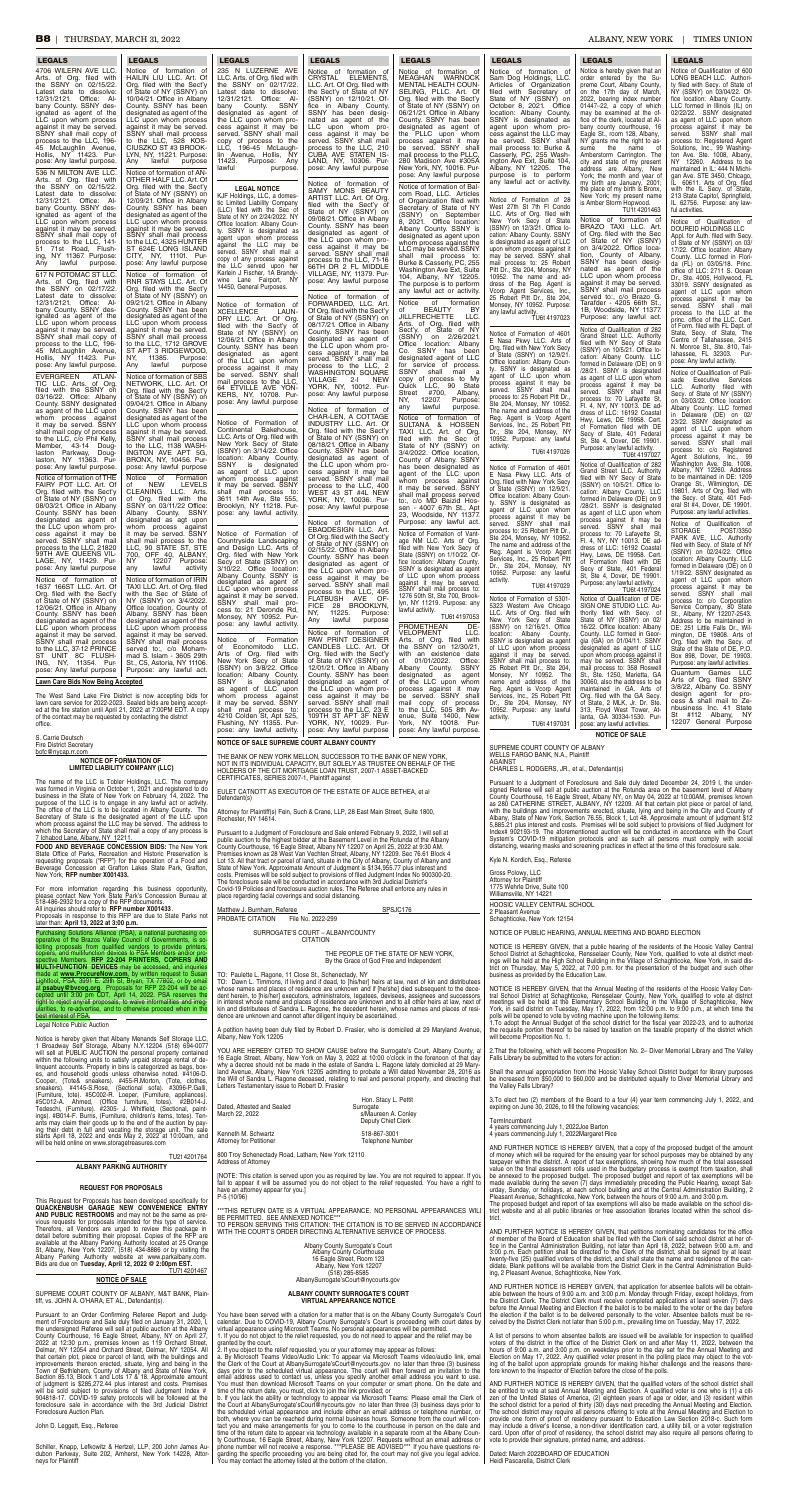## **Susan Lightfoot**

| From:    | Susan Lightfoot                                                                              |
|----------|----------------------------------------------------------------------------------------------|
| Sent:    | Wednesday, March 23, 2022 2:46 PM                                                            |
| To:      | rfairchild@texdocsol.com; pfunderburg@dahill.com; Charles McWhorter; mhitt@dahill.com; Scott |
|          | Willeford; Stephanie Morin; Michael Emanuel; jjuliano@csa.canon.com; sales@dewittpoth.com;   |
|          | robert.magness@tbs.toshiba.com; hpathak@csa.canon.com; dwillie@ctwp.com; brecord@ctwp.com;   |
|          | mgement@denitech.com                                                                         |
| Subject: | FW: Written Legal Notice for RFP 22-204 Printers, Copiers, and Multifunction Devices         |

Purchasing Solutions Alliance (PSA), a national purchasing cooperative of the Brazos Valley Council of Governments, is soliciting proposals from qualified vendors to provide printers, copiers, and multifunction devices to PSA Members and/or prospective Members. **RFP 22-204 PRINTERS, COPIERS AND MULTI-FUNCTION DEVICES** may be accessed, and inquiries made at www.ProcureNow.com, by written request to Susan Lightfoot, PSA, 3991 E. 29<sup>th</sup> St, Bryan, TX 77802, or by email at psabuy@bvcog.org. Proposals for RFP 22-204 will be accepted until 3:00 pm CDT, April 14, 2022. PSA reserves the right to reject any/all proposals, to waive informalities and irregularities, to re-advertise, and to otherwise proceed when in the best interest of PSA.



Susan Lightfoot, CTCD, CTCM Program Manager Purchasing Solutions Alliance 979-595-2801 Ext. 2035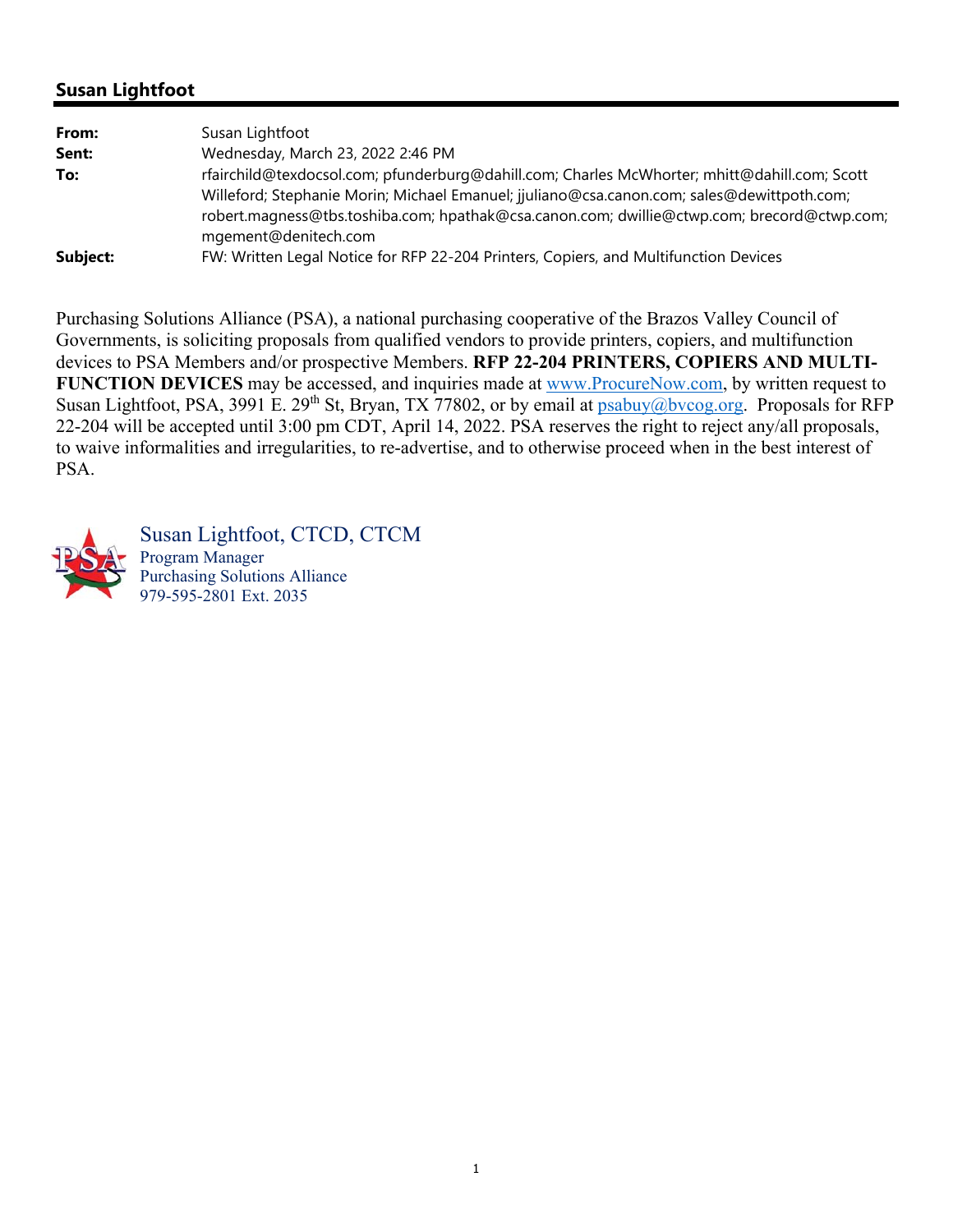## Notified Users

## Users that were notified by email about the project

| Notified Users (44)                                                                              | Send an Email to this List                  |  |
|--------------------------------------------------------------------------------------------------|---------------------------------------------|--|
| User<br><b>Jordan Sisson</b><br>sisson.j@choiceenergymgt.com<br><b>Choice! Energy Management</b> | <b>Notified At</b><br>Mar 23, 2022 12:39 PM |  |
| <b>Steve Cesio</b><br>stevecessio@gmail.com<br>TRI-3 Chemical Systems Company                    | Mar 23, 2022 12:39 PM                       |  |
| <b>Adil Gaziani</b><br>adilgaziani@hiteqpc.com<br><b>Proleaf Corporation</b>                     | Mar 23, 2022 12:39 PM                       |  |
| <b>Michael Dougherty</b><br>sales@mcp911.com<br><b>Mission Critical Partners</b>                 | Mar 23, 2022 12:39 PM                       |  |
| <b>Ben Breazeale</b><br>ben_breazeale@icloud.com<br><b>Breazeale Automotive LLC</b>              | Mar 23, 2022 12:39 PM                       |  |
| <b>Kyle Foster</b><br>kylewfoster@icloud.com<br><b>ZOLL</b>                                      | Mar 23, 2022 12:39 PM                       |  |
| <b>Vanessa Wittliff</b><br>vwittliff@bsa-designgroup.com<br><b>BSA Design Group Inc.</b>         | Mar 23, 2022 12:39 PM                       |  |
| <b>Alanna Scott</b><br>ascott@coregroupdisplays.com<br>CoreGrp, LLC                              | Mar 23, 2022 12:39 PM                       |  |
| <b>SIJO JOSE</b><br>sales@pkjinternational.com<br>PKJ INTERNATIONAL LLC                          | Mar 23, 2022 12:39 PM                       |  |
| <b>Sierra LaVeck</b><br>slaveck@lodgingkit.com<br>Lodging Kit Company                            | Mar 23, 2022 12:39 PM                       |  |
| <b>Tesha Koch</b><br>sales@americanhwysolutions.com<br>AmericanbHighway Solutions                | Mar 23, 2022 12:39 PM                       |  |
| <b>Ron Bjornsson</b><br>rbjornsson@smartprocure.us<br>Smartprocure Inc                           | Mar 23, 2022 12:39 PM                       |  |
| <b>Bryan Harrison</b>                                                                            | Mar 23, 2022 12:39 PM                       |  |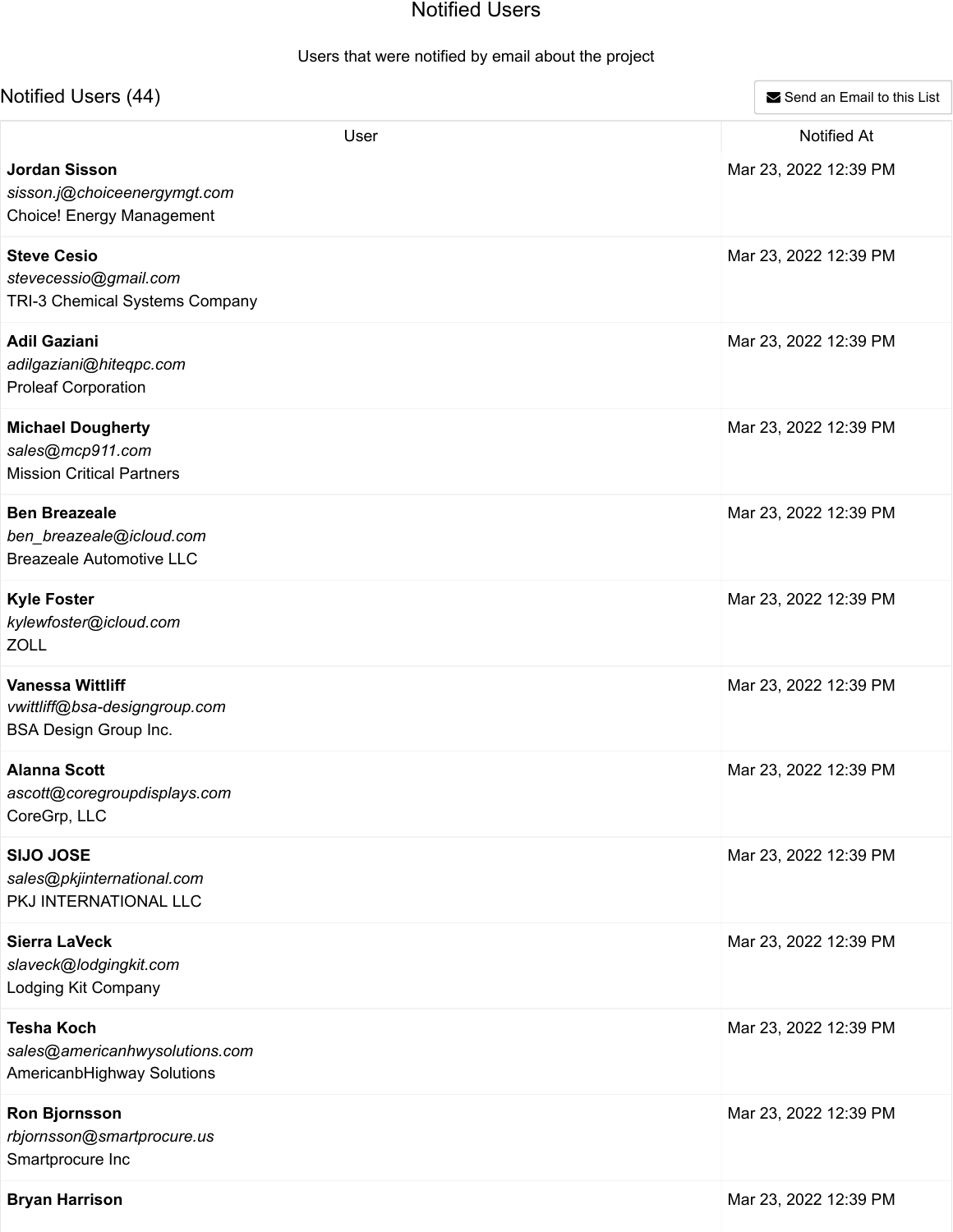| bryan@corerecon.com<br>CoreRecon                                                                            |                       |
|-------------------------------------------------------------------------------------------------------------|-----------------------|
| <b>Andrew Meyer</b><br>andy.meyer@hispaint.com<br>H-I-S Coatings                                            | Mar 23, 2022 12:39 PM |
| <b>Qiana Patterson</b><br>rfp@hopskipdrive.com<br>HopSkipDrive Inc                                          | Mar 23, 2022 12:39 PM |
| <b>Auri Vigil</b><br>info@roofcare.us<br><b>RoofCARE</b>                                                    | Mar 23, 2022 12:39 PM |
| <b>ROBERT VIGGERS</b><br>elimadraft@yahoo.com<br><b>ELIMA-DRAFT INC</b>                                     | Mar 23, 2022 12:39 PM |
| <b>Danielle Willing</b><br>sales@naspecialtyglass.com<br><b>Custom Glass Solutions Trumbauersville, LLC</b> | Mar 23, 2022 12:39 PM |
| <b>Leonidas BARDIS</b><br>aof@eurodyn.com<br>EUROPEAN DYNAMICS LUXEMBOURG SA                                | Mar 23, 2022 12:39 PM |
| <b>Stefanie Murphy</b><br>smurphy@natlrecruiting.com<br><b>National Recruiting Consultants</b>              | Mar 23, 2022 12:39 PM |
| <b>Jill Warren</b><br>jillwarrentx@gmail.com<br>Bar JW, Incorporated                                        | Mar 23, 2022 12:39 PM |
| <b>ZOLL Bids</b><br>bids@zoll.com<br><b>ZOLL Medical Corporation</b>                                        | Mar 23, 2022 12:38 PM |
| <b>Darryl Cooper</b><br>bids@cpr-savers.com<br>CPR Savers & First Aid Supply                                | Mar 23, 2022 12:38 PM |
| <b>CASEY ROBINSON</b><br>casey.robinson@halo.com<br>HALO Branded Solutions, Inc.                            | Mar 23, 2022 12:38 PM |
| <b>Steve Walse</b><br>rfpalerts@gmail.com<br>Seven Outsource                                                | Mar 23, 2022 12:38 PM |
| <b>HUMBERTO ARGUELLO</b><br>bids@baypromo.net<br><b>BAY PROMO LLC</b>                                       | Mar 23, 2022 12:38 PM |
| <b>Peter Hong</b>                                                                                           | Mar 23, 2022 12:38 PM |

*peter.hong@phaze1holdings.com* Philippine G LLC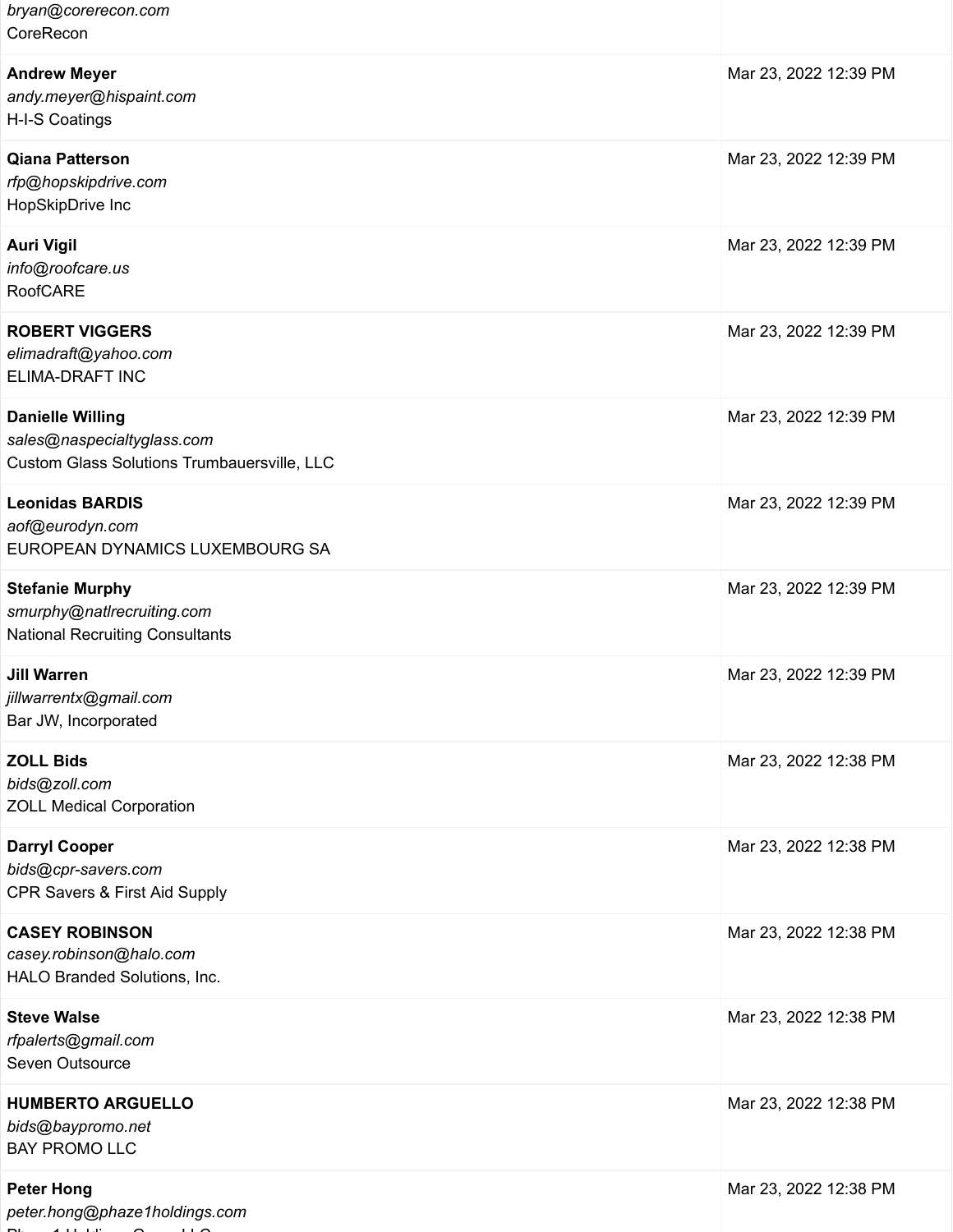| Phaze1 Holdings Group LLC                                                                              |                       |
|--------------------------------------------------------------------------------------------------------|-----------------------|
| <b>Robert Lightfoot</b><br>susielight@swbell.net<br><b>Atticus Development</b>                         | Mar 23, 2022 12:38 PM |
| <b>Don Lachance</b><br>don_lachance@genpt.com<br>Genuine Parts Company dba NAPA Auto Parts             | Mar 23, 2022 12:38 PM |
| Zeke Rosenwasser<br>zeke@allampoly.com<br>All American Poly                                            | Mar 23, 2022 12:38 PM |
| <b>Bid Administrator</b><br>bidadministration@cardiacscience.com<br><b>Cardiac Science Corporation</b> | Mar 23, 2022 12:38 PM |
| <b>Dion Burns</b><br>kelenationalscoreboard@gmail.com<br>National Scoreboard & Display Services LLC    | Mar 23, 2022 12:38 PM |
| <b>Cody Weimer</b><br>cweimer@diligent.com<br>Diligent                                                 | Mar 23, 2022 12:38 PM |
| <b>Neil Guerra</b><br>neil@napatexas.com<br><b>College Station Auto Parts</b>                          | Mar 23, 2022 12:38 PM |
| Joseph Licari<br>joseph@experiential.systems<br>Experiential.Systems                                   | Mar 23, 2022 12:38 PM |
| suzette walsh<br>suzette@drymore.com<br>Drymore                                                        | Mar 23, 2022 12:38 PM |
| <b>Eduardo Pecina</b><br>mitomon@outlook.com<br>Pecina Temperature Technologies, LLC                   | Mar 23, 2022 12:38 PM |
| <b>Bid Desk</b><br>rfp@rfxanalyst.com<br><b>RFx Analyst</b>                                            | Mar 23, 2022 12:38 PM |
| <b>Kyle Keyser</b><br>kkeyser@directtechnology.com<br><b>Launch Consulting</b>                         | Mar 23, 2022 12:38 PM |
| <b>Tricia Graham</b><br>tricia@hallmarkoffice.com<br><b>Hallmark Office Products</b>                   | Mar 23, 2022 12:38 PM |
| <b>Lynn Westfall</b><br>lynn_westfall@identisys.com<br>IdentiSys, Inc.                                 | Mar 23, 2022 12:38 PM |